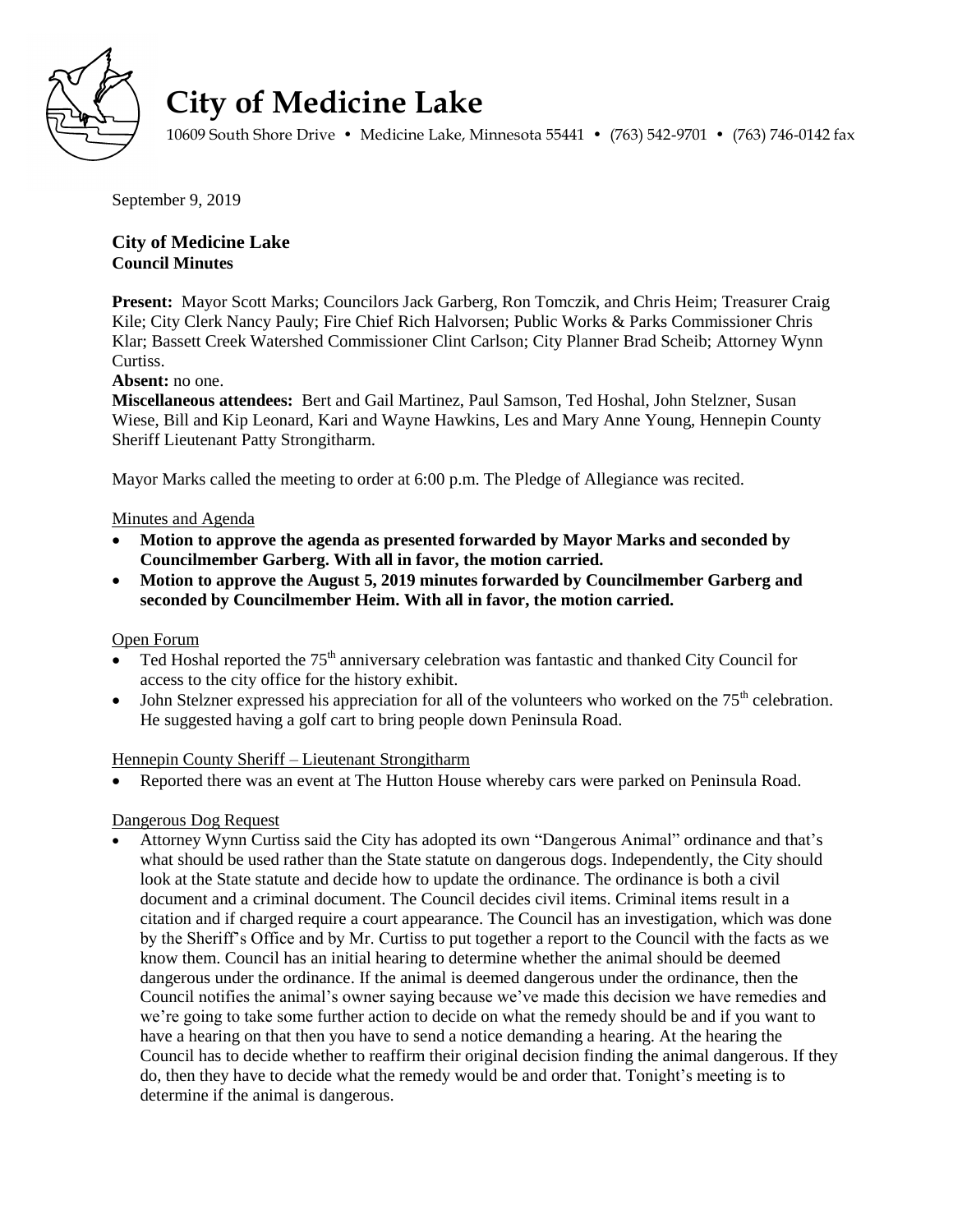- Attorney Curtiss presented police reports from July 2018 and May 2019 and communications from citizens. In July 2018 a dog owned by the residents of 127 Peninsula got out of the yard and bit a person running down the street. That person called the police. It was not prosecuted at the time. In May 2019 the same dog got out of the yard and attacked a neighbor's dog. The police were called. With this incident, there was additional discovery of additional times the dog has been out of the yard. The definition of a dangerous animal under the ordinance clearly includes a dog which is unprovoked, attacks or bites somebody. Based on the evidence and information provided it appears that this dog has done that on more than one occasion. Criminal charges have been filed for the May 2019 incident as well as the civil process.
- Councilmember Tomczik asked for Attorney Curtiss' opinion on how to proceed. Attorney Curtiss said the facts meet the definition of a dangerous animal. The more difficult question will be what should be an appropriate remedy.
- Mayor Marks said the bites bother him. But asked about the dog rushing because a lot of little dogs in the neighborhood rush people.
- Kari Hawkins said she had no idea of the amount of fear the dogs have put into people and she never had that intention. She said they don't let the dogs out the front but her daughter left the dog out the front and then a jogger came running by. The daughter called for the dog and asked the jogger to stop but the jogger did not stop. She said they are not letting the dog outside unless the shock collar is on his neck and someone is holding the shocker. She said they offered to put up a fence.
- Wayne Hawkins said his dogs are very gentle but may look ferocious and that any large dog can knock down a person. Attorney Curtiss said the dog doesn't need to be on a lease when in the yard but needs to be under control.
- Kari Hawkins said she is here to work with everyone on this.
- Councilmember Heim said he's frustrated that it's gotten to the point where the Council has to take the ordinance and make a determination as to whether the dog is a dangerous dog. What happens if a 2 pound dog in the city bites someone? Would that dog be a dangerous dog? He also said more work should be done between neighbors and it's more about containing the dog. It's not fair to any neighbor to not feel comfortable going out of their home if there is a dog that has a history of getting loose. Dog owners have a responsibility to contain their dogs. He further said the ordinance needs to be changed.
- Attorney Curtiss said the Council can give him direction on the remedy in the criminal case.
- **Motion to approve resolution 19-12 a resolution declaring dog as dangerous forwarded by Mayor Marks and seconded by Councilmember Heim. Mayor Marks, Councilmembers Tomczik and Heim in favor. Councilmember Garberg abstained. Motion carried.**
- John Stelzner said he's noticed dogs running through the city and requested that the city address the ordinance and require that dogs be licensed and require owners be aware of what the ordinance states. Mayor Marks responded that licensing of dogs stopped in the 1990's. Councilmember Heim said 911 should be called to enforce the ordinance.

Fire Department Report – Rich Halvorsen

- Reported the department supported National Night Out and the  $75<sup>th</sup>$  anniversary celebration.
- Reported 3 calls for service in the past month and 22 for the year.
- Reported they are making sure they are part of lake response and had discussions with the head of water patrol.
- Reported he is keeping his eyes on statistics and the potential need for a light vehicle.
- Reported the department will be initiating a junior firefighter program.
- Assorted residents asked about the flow of traffic and information during emergency events so that residents can understand the risk to themselves and their family members. Mayor Marks will follow up with the Sheriff. Lieutenant Strongitharm said she will take the feedback back to the Sheriff's Office.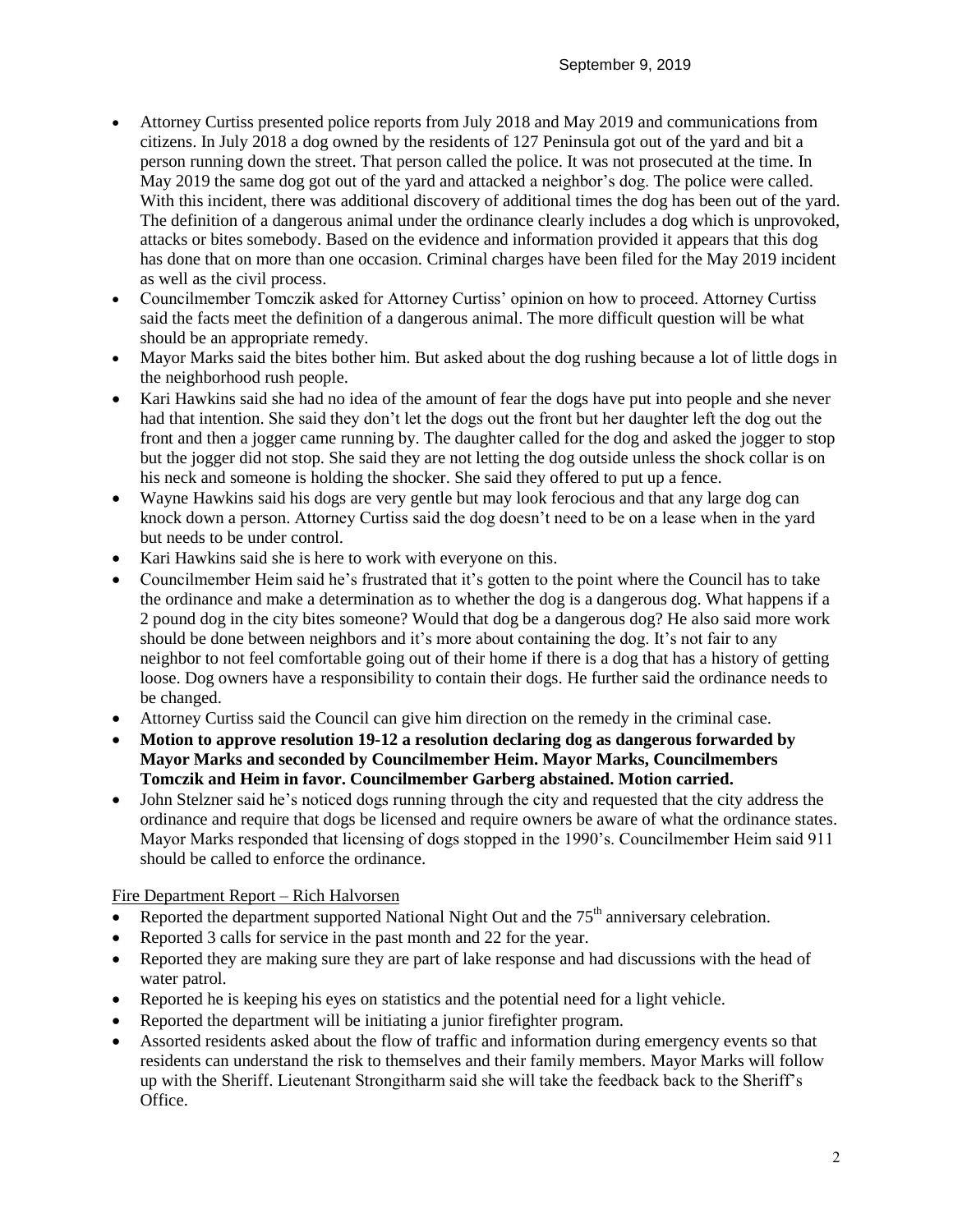## Bassett Creek Watershed Management Commission Report – Clint Carlson

- Brad Scheib reported on the process to move forward on the Jevene Park project. He said the funding for design and construction are watershed funds. There is a 2-3 year warranty and then the City is responsible for maintenance. The City's costs are limited to maintenance of the project. The concern expressed is about the impact of the project on other things outside of the project that may happen later on and were caused by the project. He said we are working with the watershed on establishing a contract with the watershed to oversee the design and construction of the project. Also, an RFP was issued for a design engineer. Three proposals were received. It was narrowed to one, which came in substantially under budget. This leaves room to bring in additional tasks to look into issues with the road to help us understand impacts and mitigations so that the road isn't impacted during construction. In addition, they met with SEH to talk about the impact to the roads. There may be two contracts brought forward in October.
- Mr. Scheib said the contract between BCWMC and the City is being reviewed. A clause for termination is being added. It should be ready for the October City Council meeting. He has told BCWMC that the City is 50-50 on whether to proceed with the project.
- Councilmember Heim said BCWMC said they don't have many projects in this area and it's our job at this point to help vet the design to figure out if it serves their need and also our needs. The next phase should answer a lot of unanswered questions.
- Mr. Carlson said BCWMC recognizes that of the nine cities, Medicine Lake is the only one that has never had its own project. We've gotten the benefit of other projects that were beneficial to the system and Medicine Lake. It's a cooperative environment. Medicine Lake is using volunteers whereas the other cities have staff. BCWMC wants to work with us. He further said we're trying to address the issues and solve them rather than shut down the project.
- Les Young said he was at the last City Council meeting where this project was discussed and afterwards he sent an email to Council and Mayor Marks. He said as far as he can tell, the project has two benefits. One is some benefit if there is a big rainfall event but no benefit if there is a really big rainfall. So basically no flood benefit. Second, the project will prevent 4 pounds of phosphorus from entering the lake. He researched the TMDL report and other information and it appears as though 1,000 pounds of phosphorus enters the lake annually, most from homeowners mulching grass and leaves. 4 pounds of phosphorus is equivalent to 20 bags of leaves. The project cost is more than \$400,000 and there will be ongoing maintenance costs as well as unknown costs for road damage. He recommended that the city vote down the project now so that no more money is spent by anyone on this project. Mayor Marks said he has received other emails in opposition to this project and he is looking at it and he and Councilmember Heim have talked about it.
- Bill Leonard said he managed the roads when he was a councilmember. The road is 51 years old. Plymouth typically gets 20-25 years out of a road and spends \$1M per mile. We've been able to maintain the road and have had weight restrictions. We could be putting \$500K of road damage at risk and he doesn't know if we have the capital set aside. Mayor Marks said the City is planning for road work and hoping to have the money in a road reserve account in 10 years but wants a road engineer to evaluate the road next year.
- Councilmember Heim said when this project first came to us it with the idea that it would be something that makes the park look nice, filters more water, and helps with the flood issue. As the project has progressed, more and more questions of uncertainty have come out and the benefits keep declining. It makes for a hard decision. We need to get some facts and then make an informed decision.
- Mr. Carlson said the project is minimal in terms of phosphorus, but there are other advantages. The salt, sand, and automotive runoff that go down Peninsula Road would get filtered before it goes into the lake.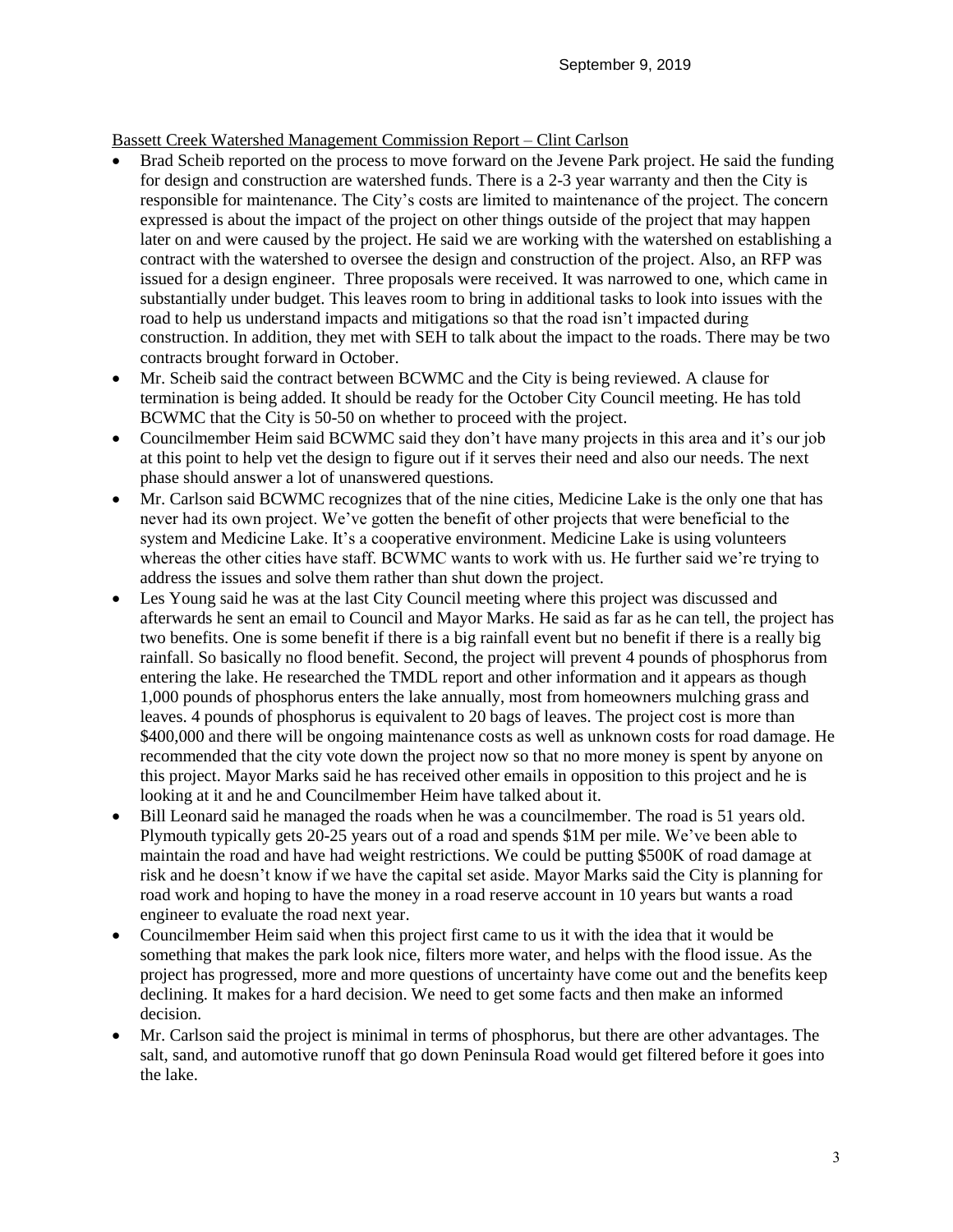- Councilmember Heim said the plan is to move forward with the next step to have engineering answer these questions.
- Mayor Marks said this issue will be discussed further next month.

Public Works and Parks Report – Chris Klar

- Reported he refreshed the chips in both parks.
- Reported he received a tree grant from Hennepin County and received 40-50 small trees. He is looking for volunteers to help plant in October.
- Recommended a new city engineer from FOCUS Engineering. They are more in tune with small communities.
- Council Heim said Sambatek will still be brought in for large projects.
- **Motion to authorize Mayor Marks to enter into a contract with Focus Engineering for provision of day to day municipal engineering services and to terminate the existing relationship with Sambatek for such services forwarded by Mayor Marks and seconded by Councilmember Heim. With all in favor, the motion carried.**

Treasurer's Report – Craig Kile

- Receipts in reporting period: \$345
- Receipts year to date: \$263,739
- Disbursements in reporting period: \$43,343
- Disbursements year to date: \$221,403
- **Motion to approve the summary spending, receipts and cash balances through September 8, 2019 forwarded by Councilmember Heim and seconded by Mayor Marks. With all in favor, the motion carried.**

Officer Reports:

Councilmember Garberg

• Reported nothing to report.

Councilmember Tomczik

Reported he received a check for \$1,004 from Hennepin County for organics recycling.

#### Councilmember Heim

Reported nothing to report.

Mayor Marks

- Mr. Scheib reported the comp plan was officially approved by Met Council. There is nothing major that has to be done in the follow up with the exception of the some modifications to the shore land rules and wetland ordinance. We have nine months to make the changes. We need to adopt what we have and then at a subsequent time we can bring the other ones forward.
- **Motion to approve Resolution 19-13 a resolution adopting the 2040 Medicine Lake comprehensive plan update, a compilation of policy statements, goals, standards, and maps for guiding the overall development and redevelopment of the local governmental unit forwarded by Mayor Marks and seconded by Councilmember Garberg. With all in favor, the motion carried.**
- Mr. Scheib said there have been discussions with Plymouth about taking over our building inspections.

#### New Business

Les Young reported everything is in order for the property casualty policy for October 1st.